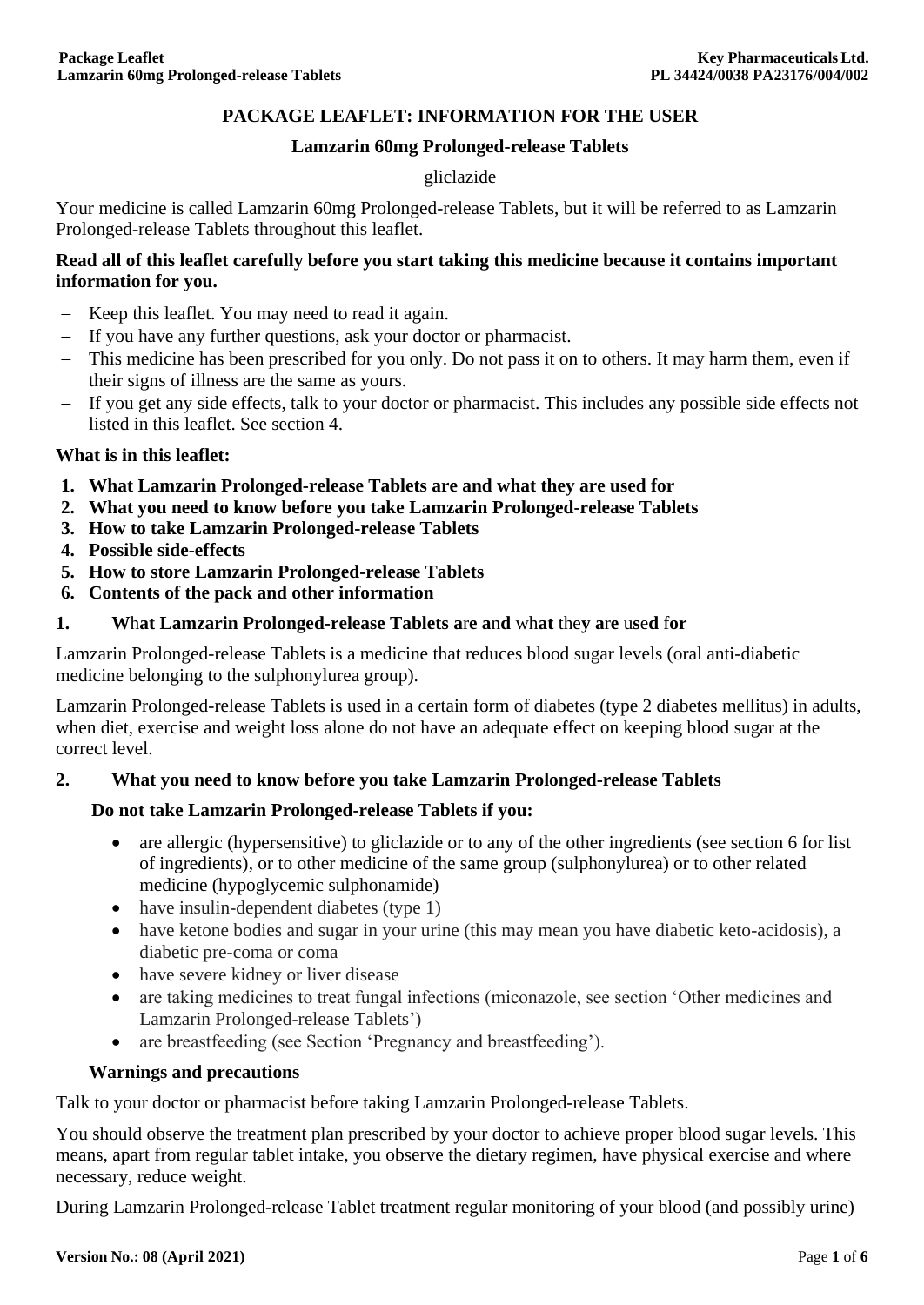sugar level and also your glycated haemoglobin (HbA1c) is necessary. It may also be useful to monitor your own blood sugar levels, although only following instruction from your doctor.

In the first few weeks of treatment the risk of having reduced blood sugar levels (hypoglycaemia) may be increased. So particularly close medical monitoring is necessary.

Low blood sugar (hypoglycaemia) may occur:

- if you take meals irregularly or skip meals altogether,
- if you are fasting
- if you are malnourished
- if you change your diet
- if you increase your physical activity and carbohydrate intake does not match this increase
- if you drink alcohol, especially in combination with skipped meals
- if you take other medicines or natural remedies at the same time
- if you take too high doses of Lamzarin Prolonged-release Tablets
- if you suffer from particular hormone induced disorders (functional disorders of the thyroid gland, of the pituitary gland or adrenal cortex)
- if your kidney function or liver function is severely decreased

If you have low blood sugar you may have the following symptoms: headache, intense hunger, nausea, vomiting, weariness, sleep disorders, restlessness, aggressiveness, poor concentration, reduced alertness and reaction time, depression, confusion, speech or visual disorders, tremor, sensory disturbances, dizziness and helplessness.

The following signs and symptoms may also occur: sweating, clammy skin, anxiety, fast or irregular heartbeat, high blood pressure, sudden strong pain in the chest that may radiate into nearby areas (angina pectoris).

If blood sugar levels continue to drop you may suffer from considerable confusion (delirium), develop convulsions, lose self-control, your breathing may be shallow and your heart beat slowed down, you may become unconscious.

In most cases the symptoms of low blood sugar vanish very quickly when you consume some form of sugar, e.g. glucose tablets, sugar cubes, sweet juice, sweetened tea. You should therefore always carry some form of sugar with you (glucose tablets, sugar cubes). Remember that artificial sweeteners are not effective.

Please contact your doctor or the nearest hospital if taking sugar does not help or if the symptoms recur.

Symptoms of low blood sugar may be absent, less obvious or develop slowly or you are not aware in time that your blood sugar level has dropped. This may happen if you are an elderly patient taking certain medicines (e.g. those acting on the central nervous system and beta blockers).

If you are in stress-situations (e.g. accidents, surgical operations, fever etc.) your doctor may temporarily switch you to insulin therapy.

Symptoms of high blood sugar (hyperglycaemia) may occur when Lamzarin Prolonged-release Tablets has not yet sufficiently reduced the blood sugar, when you have not complied with the treatment plan prescribed by your doctor or in special stress situations. These may include thirst, frequent urination, dry mouth, dry itchy skin, skin infections and reduced performance.

If these symptoms occur, you must contact your doctor or pharmacist.

Blood glucose disturbance (low blood sugar and high blood sugar) can occur when Lamzarin Prolonged release tablets is prescribed at the same time than medicines belonging to a class of antibiotics called fluoroquinolones, especially in elderly patients. In this case, your doctor will remind you the importance of monitoring your blood glucose.

If you have a family history of or know you have the hereditary condition glucose-6-phosphate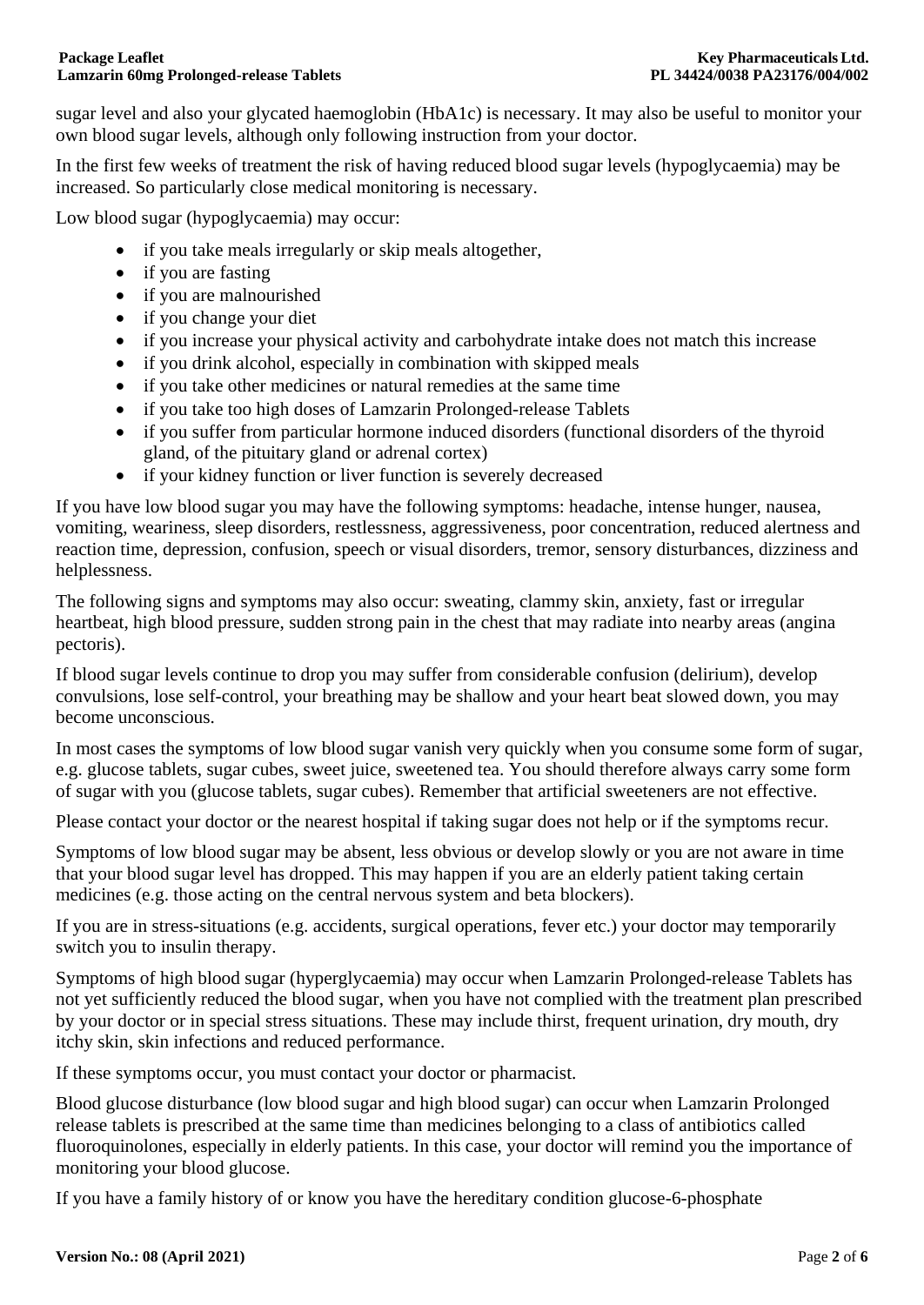dehydrogenase (G6PD) deficiency (abnormality of red blood cells), lowering of the haemoglobin level and breakdown of red blood cells (haemolytic anaemia) can occur. Contact your doctor before taking this medicinal product.

### **Children and adolescents**

Lamzarin Prolonged-release Tablets are not recommended for use in children and adolescents due to a lack of data.

# **Other medicines and Lamzarin Prolonged-release Tablets**

Tell your doctor or pharmacist if you are taking, have recently taken or might take any other medicines.

The blood sugar lowering effect of Lamzarin Prolonged-release Tablets may be strengthened and signs of low blood sugar levels may occur when one of the following medicines is taken:

- Other medicines used to treat high blood sugar (oral anti-diabetics or insulin)
- Antibiotics (e.g. sulphonamides or clarithromycin)
- Medicines to treat high blood pressure or heart failure (beta blockers, ACE inhibitors such as captopril or enalapril)
- Medicines to treat fungal infections (e.g. miconazole, fluconazole– see section 'Do not take Lamzarin Prolonged-release Tablets')
- Medicines to treat ulcers in the stomach or duodenum (H2 receptor antagonists)
- Medicines to treat depression (monoamine oxidase inhibitors)
- Painkillers or antirheumatics (phenylbutazone, ibuprofen)
- Medicines containing alcohol

The blood glucose lowering effect of Lamzarin Prolonged-release Tablets may be weakened and raised blood sugar may occur when one of the following medicines is taken:

- Medicines to treat disorders of the central nervous system (chlorpromazine)
- Medicines reducing inflammation (corticosteroids or tetracosactrin)
- Medicines to treat asthma or used during labour (intravenous salbutamol, ritodrine and terbutaline)
- Medicines to treat breast disorders, heavy menstrual bleeding and endometriosis (danazol)
- St John's wort Hypericum perforatum preparations.

Blood glucose disturbance (low blood sugar and high blood sugar) can occur when medicine belonging to a class of antibiotics called fluoroquinolones is taken at the same time than Lamzarin Prolonged-release Tablets, especially in elderly patients.

Lamzarin Prolonged-release Tablets may increase the effects of medicines which reduce blood clotting (e.g. warfarin).

Consult your doctor before you start taking another medicinal product. If you go to hospital tell the medical staff you are taking Lamzarin Prolonged-release Tablets.

# **Lamzarin Prolonged-release Tablet with food, drink and alcohol**

Lamzarin Prolonged-release Tablet can be taken with food and non-alcoholic drinks. Drinking alcohol is not recommended as it can alter the control of your diabetes in an unpredictable manner.

### **Pregnancy**

Lamzarin Prolonged-release Tablets is not recommended for use during pregnancy. If you are pregnant or breastfeeding, think you may be pregnant or are planning to have a baby, ask your doctor or pharmacist for advice before taking this medicine.

### **Breastfeeding**

You must not take Lamzarin Prolonged-release Tablets while you are breastfeeding.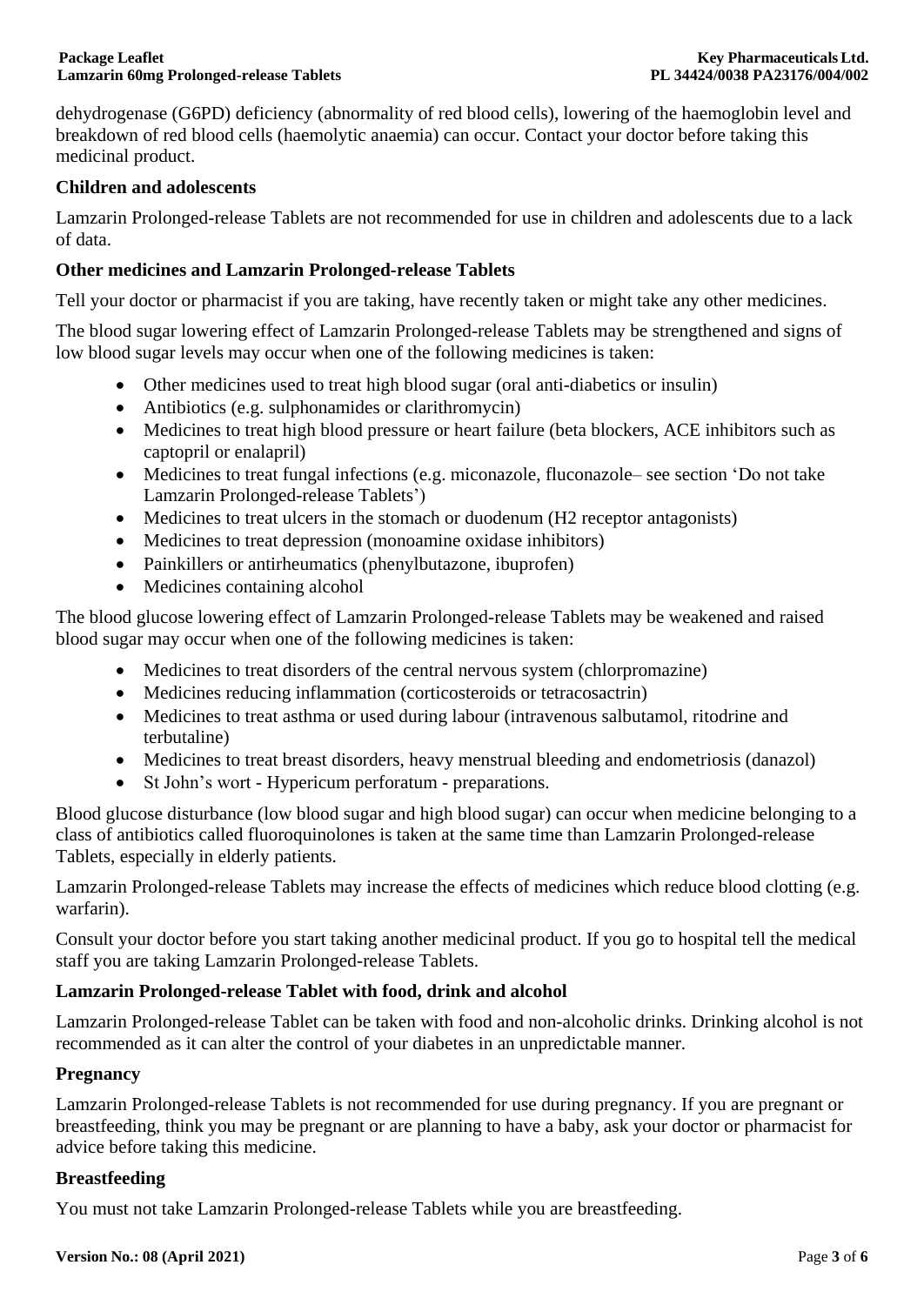# **Driving and using machines**

Your ability to concentrate or react may be impaired if your blood sugar is too low (hypoglycaemia) or too high (hyperglycaemia) or if you develop visual problems as a result of such conditions. Bear in mind that you could endanger yourself or others (e.g. when driving a car or using machines). Please ask your doctor whether you can drive a car if you:

- have frequent episodes of low blood sugar (hypoglycaemia)
- have few or no warning signals of low blood sugar (hypoglycaemia).

### **Lamzarin Prolonged-release Tablets contains lactose**

If you have been told by your doctor that you have an intolerance to some sugars, contact your doctor before taking this medicine.

# **3. How to take Lamzarin Prolonged-release Tablets**

Always take this medicine exactly as your doctor or pharmacist has told you. Check with your doctor or pharmacist if you are not sure.

The dose is determined by the doctor, depending on your blood and possibly urine sugar levels. Change in external factors (e.g. weight reduction, change in life style, stress) or improvements in the blood sugar control may require changed Lamzarin Prolonged-release Tablet doses.

For 60mg Tablets: The tablet can be divided into equal doses. The usual dose is half to two tablets (maximum 120mg) in a single intake at breakfast time. This depends on the response to treatment.

If a combination therapy of gliclazide with metformin, an alpha glucosidase inhibitor, a thiazolidinedione, a dipeptidyl peptidase-4 inhibitor, a GLP-1 receptor agonist or insulin is initiated, your doctor will determine the proper dose of each medicine individually for you.

If you notice that your blood sugar levels are high although you are taking the medicine as prescribed, you should contact your doctor or pharmacist.

### **Methods and routes of administration**

Oral use. For 60mg Tablets: Swallow your half tablet or whole tablet(s) in one piece.

Do not chew or crush. Take your tablet(s) with a glass of water at breakfast time (and preferably at the same time each day). You must always eat a meal after taking your tablet(s).

### **If you take more Lamzarin Prolonged-release Tablets than you should**

If you take too many tablets, contact your doctor or the nearest hospital Accident & Emergency department immediately. The signs of overdose are those of low blood sugar (hypoglycemia) described in section 2. The symptoms can be helped by taking sugar (4 to 6 lumps) or sugary drinks straight away, followed by a substantial snack or meal. If the patient is unconscious immediately inform a doctor and call the emergency services. The same should be done if somebody, e.g. a child has taken the product unintentionally. Unconscious patients must not be given food or drink.

It should be ensured that there is always a pre-informed person that can call a doctor in case of emergency.

# **If you forget to take Lamzarin Prolonged-release Tablets**

It is important to take your medicine every day as regular treatment works better. However, if you forget to take a dose of Lamzarin Prolonged-release Tablets, take the next dose at the usual time. Do not take a double dose to make up for a forgotten dose.

# **If you stop taking Lamzarin Prolonged-release Tablets**

As the treatment for diabetes is usually life long, you should discuss with your doctor before stopping this medicinal product. Stopping could cause high blood sugar (hyperglycaemia) which increases risk of developing complications of diabetes.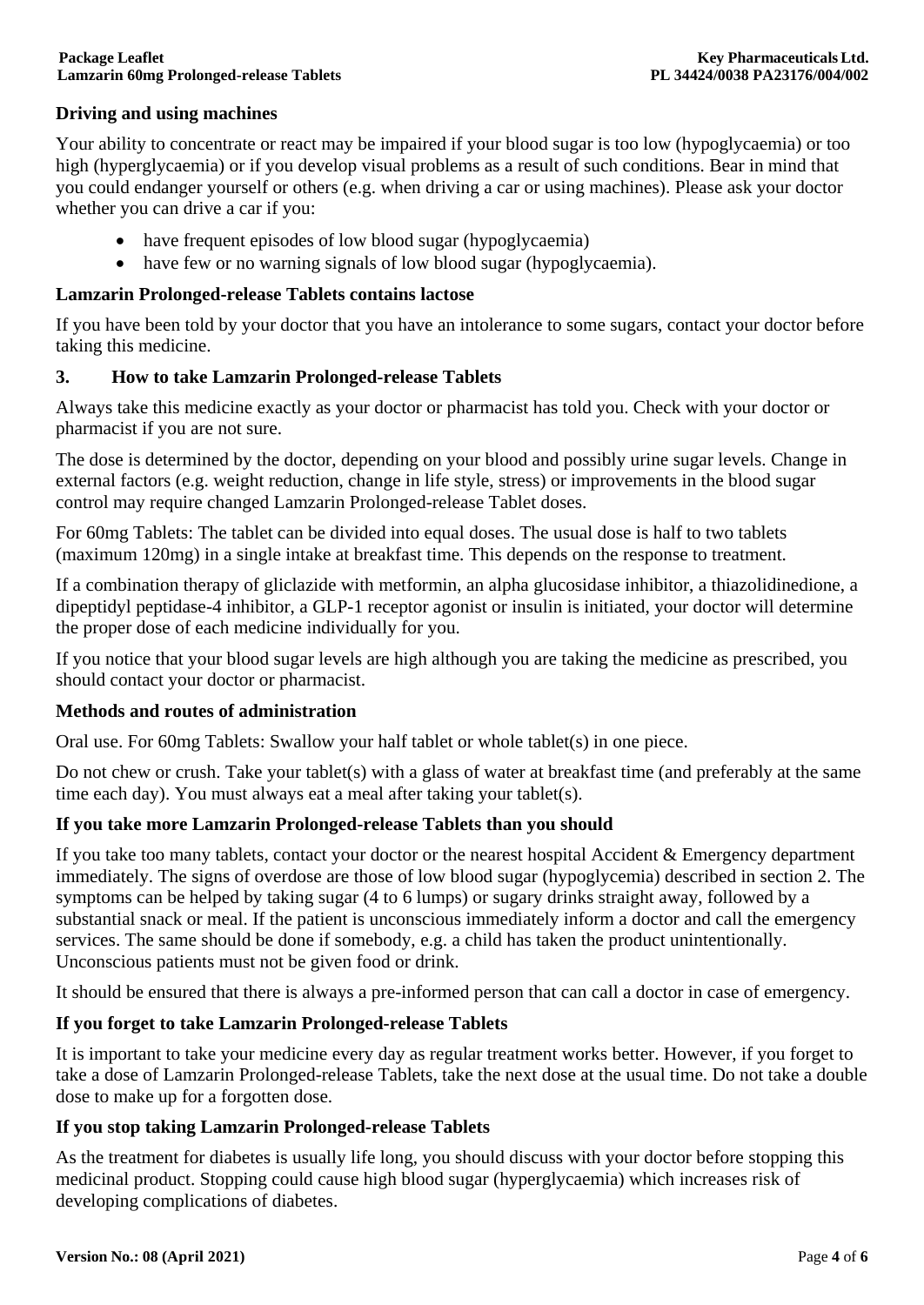If you have any further questions on the use of this medicine, ask your doctor or pharmacist.

### **4. Possible side-effects**

Like all medicines, this medicine can cause side effects, although not everybody gets them.

The most commonly observed side effect is low blood sugar (hypoglycaemia). For symptoms and signs see 'Warnings and precautions' in section 2. If left untreated these symptoms could progress to drowsiness, loss of consciousness or possibly coma

If an episode of low blood sugar is severe or prolonged, even if it is temporarily controlled by eating sugar, you should seek immediate medical attention.

### **Liver disorders**

There have been isolated reports of abnormal liver function, which can cause yellow skin and eyes. If you get this, see your doctor immediately. The symptoms generally disappear if the medicine is stopped. Your doctor will decide whether to stop your treatment.

### **Skin disorders**

Skin reactions such as rash, redness, itching, hives and angioedema (rapid swelling of tissues such as eyelids, face, lips, mouth, tongue or throat that may result in breathing difficulty) have been reported. The rash may progress to widespread blistering or peeling of the skin. Exceptionally, signs of severe hypersensitivity reactions (DRESS syndrome) have been reported: initially as flu-like symptoms and a rash on the face then an extended rash with a high temperature. If you develop any of these signs or symptoms, stop taking Lamzarin Prolonged-release Tablets and seek immediate medical advice.

### **Blood disorders**

Decrease in the number of cells in the blood (e.g. platelets, red and white blood cells) which may cause paleness, prolonged bleeding, bruising, sore throat and fever have been reported. These symptoms usually vanish when the treatment is discontinued.

### **Digestive disorders**

Stomach pain or discomfort, nausea, vomiting, indigestion, diarrhoea and constipation. These effects are reduced when Lamzarin Prolonged-release Tablets is taken with a meal as recommended, see section 3 'How to take Lamzarin Prolonged-release Tablets.

### **Eye disorders**

Your vision may be affected for a short time especially at the start of treatment. This effect is due to changes in blood sugar levels.

The following adverse events have been observed with other sulphonylureas: Severe changes in the number of blood cells and allergic inflammation of the wall of blood vessels; reduction in blood sodium (hyponatraemia); and symptoms of liver impairment (e.g. jaundice), which in most cases disappeared after withdrawal of the sulphonylurea, but may lead to life threatening liver failure in isolated cases.

### **Reporting of side effects**

If you get any side effects, talk to your doctor or pharmacist. This includes any possible side effects not listed in this leaflet.

You can also report side effects directly via:

# **United Kingdom:**

The Yellow Card Scheme at [www.mhra.gov.uk/yellowcard](http://www.mhra.gov.uk/yellowcard) or search for MHRA Yellow Card in the Google Play or Apple App Store. By reporting side effects you can help provide more information on the safety of this medicine.